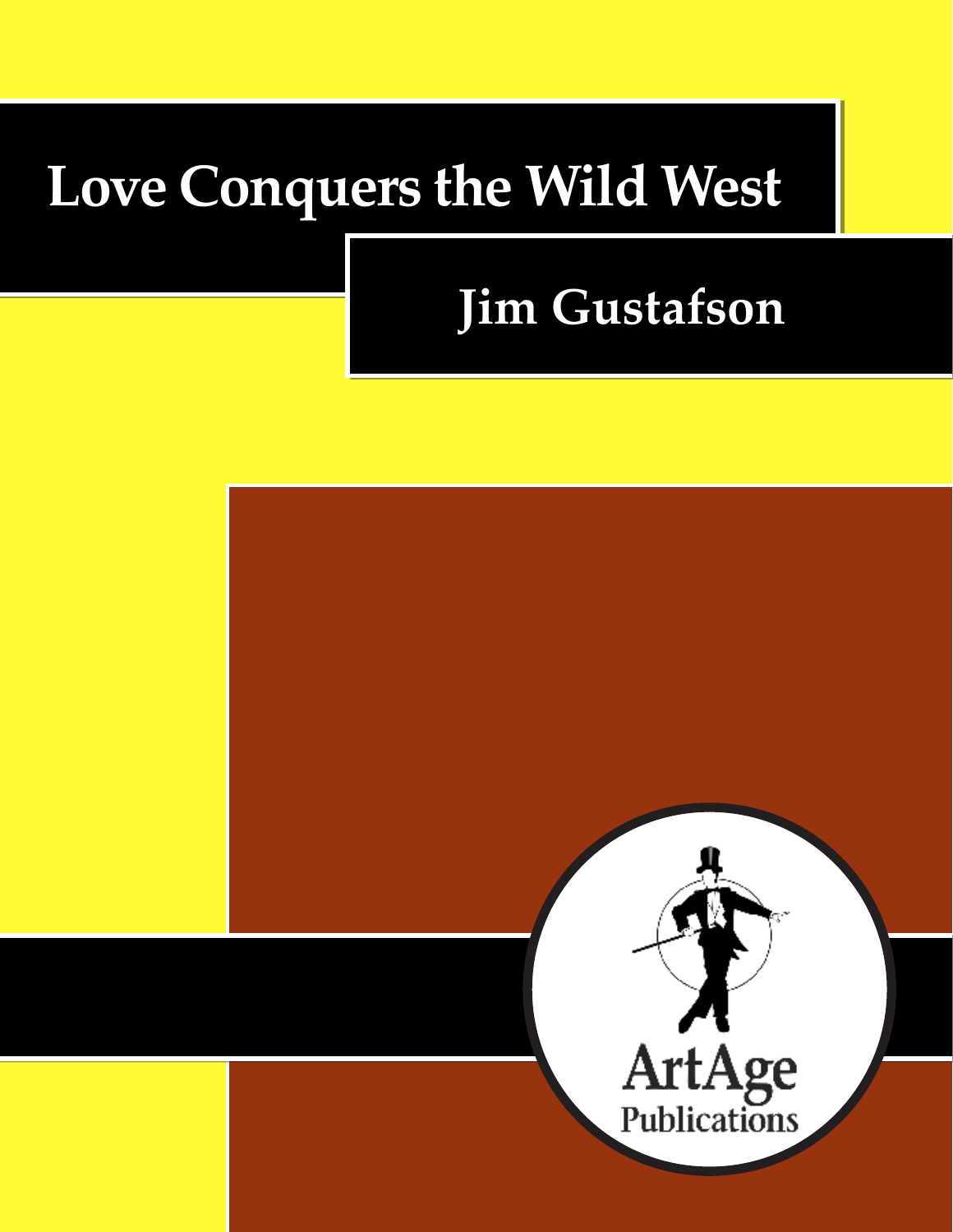

Turn to ArtAge for supplies books, plays, and materials to older performers around the world. Directors and actors have come to rely on our 30+ years of experience in the field to help them find useful materials and information that makes their productions stimulating, fun, and entertaining.

ArtAge's unique program has been featured in *The Wall Street Journal*, *LA Times*, *Chicago Tribune*, *American Theatre*, *Time Magazine*, *Modern Maturity*, on *CNN*, *NBC*, and in many other media sources.

ArtAge is more than a catalog. We also supply information, news, and trends on our top-rated website, www.seniortheatre.com. We stay in touch with the field with our very popular e-newsletter, Senior Theatre Online. Our President, Bonnie Vorenberg, is asked to speak at conferences and present workshops that supplement her writing and consulting efforts. We're here to help you be successful in Senior Theatre!

#### *We help older performers fulfill their theatrical dreams!*

**ArtAge Publications** Bonnie L. Vorenberg, President PO Box 19955 Portland OR 97280 503-246-3000 or 800-858-4998 bonniev@seniortheatre.com www.seniortheatre.com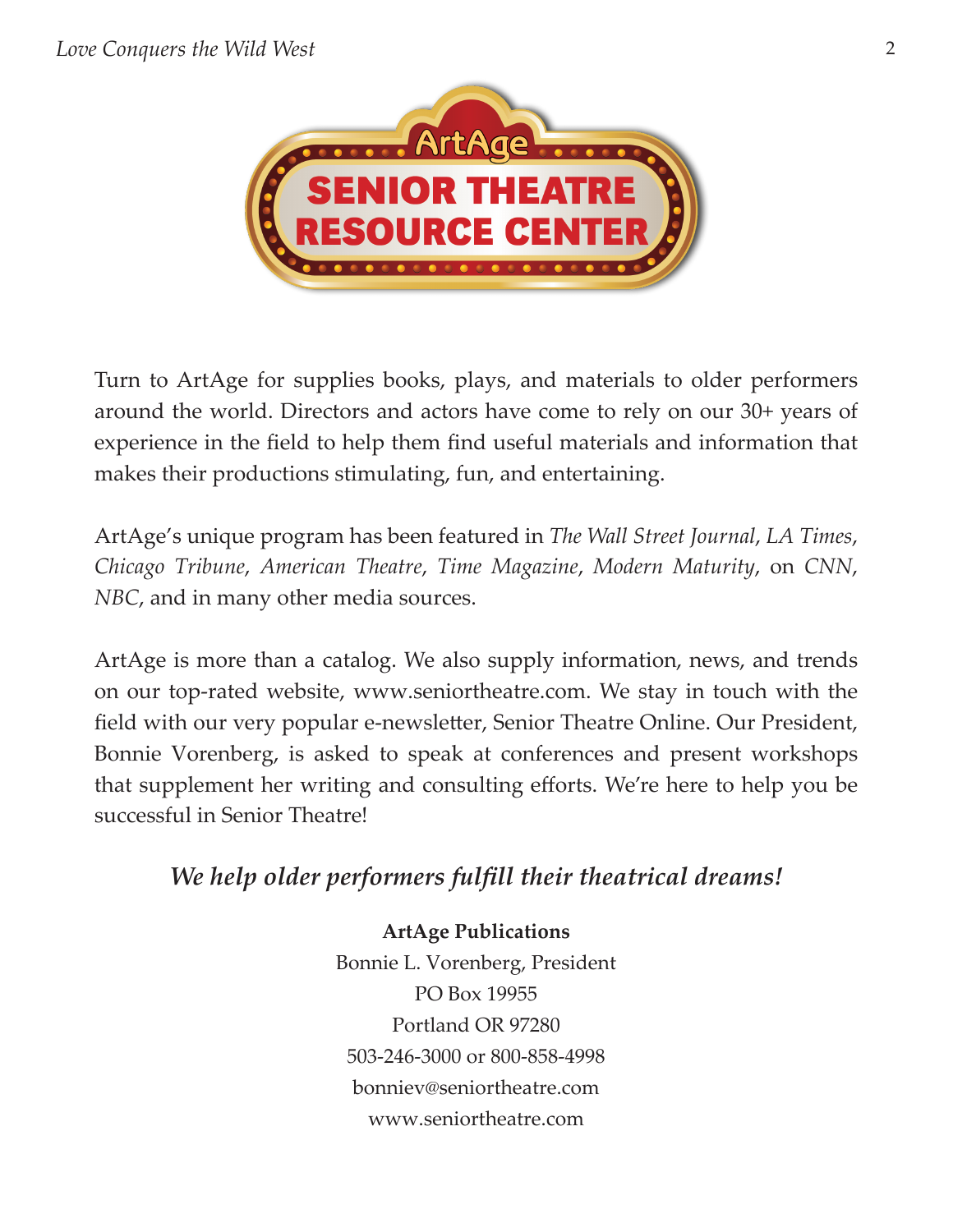#### **NOTICE**

**Copyright:** This play is fully protected under the Copyright Laws of the United States of America, Canada, and all other countries of the Universal Copyright Convention.

The laws are specific regarding the piracy of copyrighted materials. Sharing the material with other organizations or persons is prohibited. Unlawful use of a playwright's work deprives the creator of his or her rightful income.

**Cast Copies:** Performance cast copies are required for each actor, director, stage manager, lighting and sound crew leader.

**Changes to Script**: Plays must be performed as written. Any alterations, additions, or deletions to the text must be approved.

**Permission to Film:** You do not have permission to film, record, or distribute the play in any medium. You are also not allowed to post on electronic services such as, but not limited to, YouTube. Exceptions must be granted by written permission from the publisher.

**Royalty:** Royalties are due when you perform the play for any audience, paying or non-paying, professional or amateur. This includes readings, cuttings, scenes, and excerpts.

The royalty for amateur productions of this show is posted online. It is payable two weeks prior to your production. Contact us for professional rates or other questions. Royalty fees are subject to change.

Insert the following paragraph in your programs:

*Performed with special permission from ArtAge Publications' Senior Theatre Resource Center at 800-858-4998, www.seniortheatre.com* 

*Love Conquers the Wild West ©* 2011 by ArtAge Publications *Readers Theatre Karaoke* is a trademarked name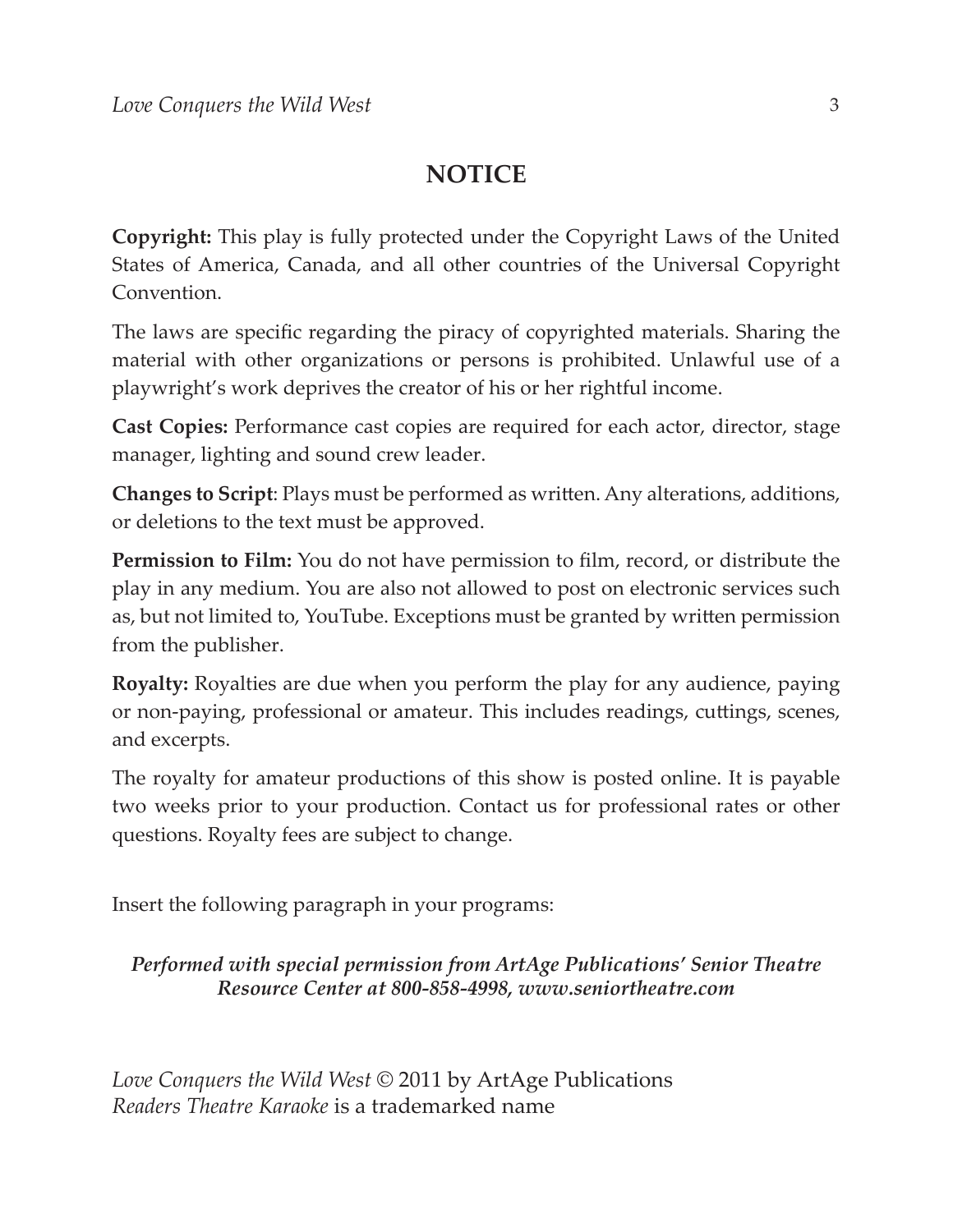

LOVE CONQUERS THE WILD WEST by Jim Gustafson

CAST

NARRATOR ONE NARRATOR TWO U.S MARSHAL CLIFF BARLOW VIRGIL TAMMY LADY ONE LADY TWO MISS FOUNTAINE/DAISY CHRISTOPHER SMITH/BARON OFFICE WORKER ONE OFFICE WORKER TWO TOWNSPERSON ONE TOWNSPERSON TWO COWBOY ONE BARKEEP

*(Music: Cowboy/Western Guitar)*

NARRATOR ONE: Around Carson City in the 1870ʹs the only law they had was behind the star on the chest of U.S Marshall Cliff Barlow.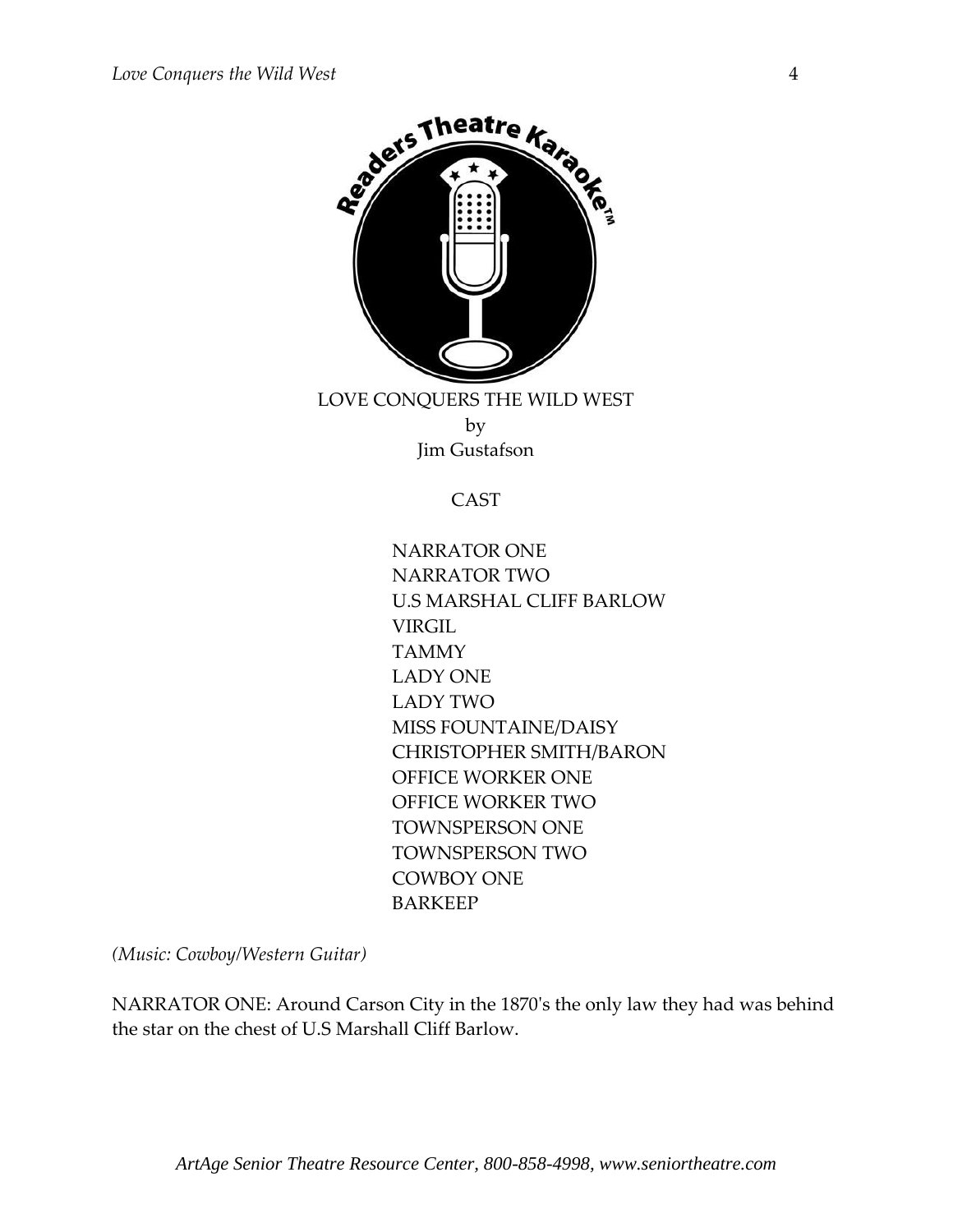NARRATOR TWO: He was getting up in years so he took on a deputy...His daughter, Tammy. While Tammy was cute as a kitten, she could shoot the fangs off a rattler at a 100 paces.

*(Sound effect: Gunshot)*

BARLOW: Drop your shootin' iron, Virgil. You're under arrest for horse thievin.'

VIRGIL: You're not taking me nowhere, Barlow. You ain't as young and fast with a gun as you used to be.

BARLOW: Don't need to be. I got my deputy now.

VIRGIL: That pretty little filly? Iʹll shoot you out'a the saddle and take her home so she can cook and do laundry for me. Go for your gun, Marshal.

*(Sound effect: One gun shot and horse neigh)*

BARLOW: Right between the eyes. Good shootinʹ, honey.

TAMMY: You taught me well, Daddy.

NARRATOR ONE: The west was growing in leaps and bounds as homesteaders moved in setting up little farms here and there. One of those farms was run by Howard Fontaine, his wife Mary and three little girls. Howard came from a wealthy New York family but left it all for his western dream.

NARRATOR TWO: But weʹre getting ahead of ourselves. Our story starts back with this Howard fellaʹs sister, Miss Fontaine. In New York City, that socialite sister...Miss Fontaine...was the belle of the ball.

*(Sound effect: Crowd sounds)*

LADY ONE: Ahhh, that Miss Fontaine! Every bachelor in New York wants her hand in marriage.

LADY TWO: Can you blame them? She's the prettiest woman in America. She's a catch, that Miss Fontaine.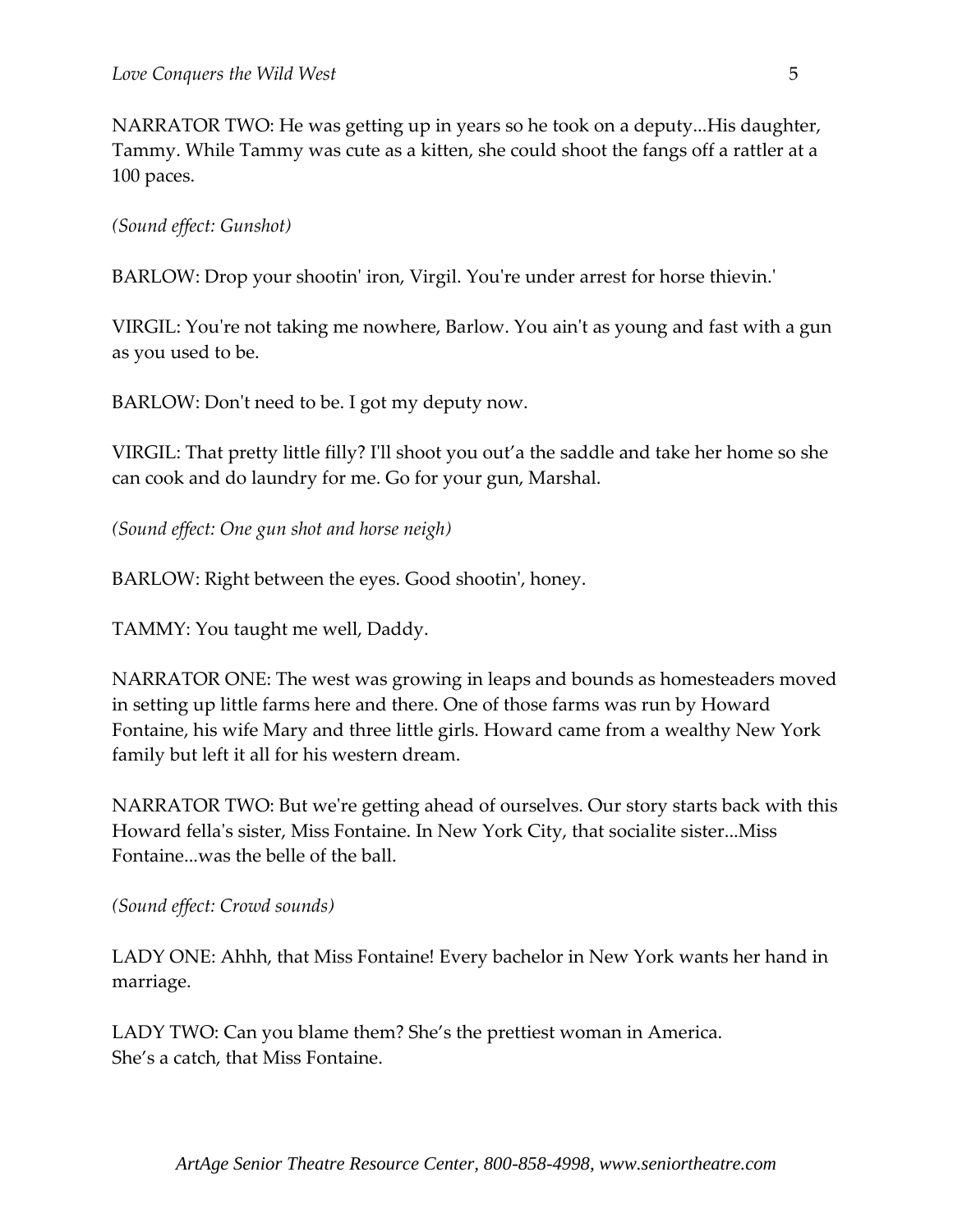NARRATOR ONE: Miss Fontaine...Thatʹs what everybody called her outʹa respect because she was as sweet and nice as she was beautiful.

NARRATOR TWO: But with all the fellas chasing after her, only one man could capture her heart.

MISS FONTAINE: Christopher Smith, you're such a scamp. But I guess that's why I love you so.

CHRISTOPHER SMITH: Well, Miss Fontaine, how would you like to change your name..? Change it to something like...How about Mrs. Smith...Will you do me the honor of marrying me?

MISS FONTAINE: Of course...I thought youʹd never get around to asking. I love you, Christopher Smith.

NARRATOR ONE: Well, Miss Fontaine and Mr. Smith planned a wedding like no other...But it was never to be...

*(Ominous Organ stinger)*

MISS FONTAINE: Christopher, I have terrible news. My brother's wife Mary died of the fever. I have to go west and help him raise his three wonderful daughters.

CHRISTOPHER SMITH: Did he ask you to do that with our wedding so near?

MISS FONTAINE: No heʹd never ask but I must go...Itʹs family...Iʹm so sorry.

CHRISTOPHER SMITH: Your heart of gold breaks my heart but I understand. Miss Fontaine, Iʹll always love you. Iʹll never love anyone else.

MISS FONTAINE: And Iʹll always love you...Iʹll never love another. Farewell.

*(Music: Sad Organ Sting)*

NARRATOR TWO: The very next day Miss Fontaine was on a train west to join her brother and the girls. (*Sound effect: Train sound*) As the engine pulled out of the station she left her love and her life behind...She also left her moniker in New York. She wouldn't be Miss Fontaine any more...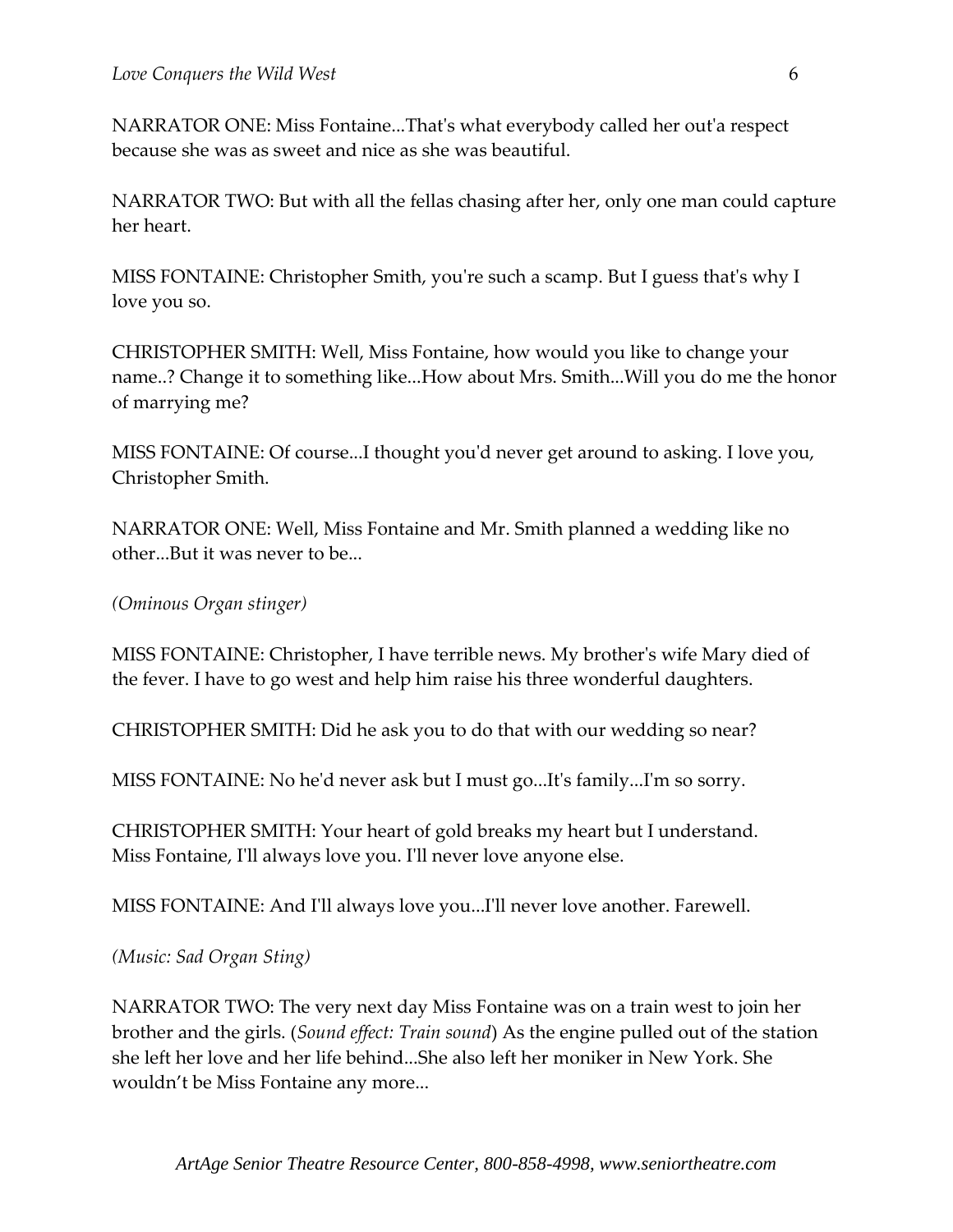NARRATOR ONE: Now she's just plain Daisy...Frontier woman. Her departure left Christopher Smith despondent and heartbroken. He couldnʹt manage the hand fate had dealt him. It changed him...Changed him bad.

*(Music: Organ Sting)*

CHRISTOPHER SMITH: Get out of here all of you...Now!

OFFICE WORKER ONE: My goodness heʹs a crab.

OFFICE WORKER TWO: Heʹs been like that since his fiancée left. Heʹs been carrying a torch for her thatʹs big enough to burn down Manhattan. He says heʹs gonna get out of town to try to forget her.

OFFICE WORKER ONE: Good riddance...Whereʹs he going?

OFFICE WORKER TWO: Who knows? Who cares? As long as he takes that anger with him.

*(Musical Sting)*

NARRATOR ONE: And then Christopher Smith vanished...Just disappeared. Now our story picks up a few years down the trail...Just after Miss Fontaine's...Now Daisy's...life took another hard turn.

*(Remorseful Organ funeral dirge)*

TOWNSPERSON ONE: Those poor little girls. First they lose their mama to the fever and then their papa to consumption. Good thing they got their Aunt Daisy.

TOWNSPERSON TWO: You mean Spinster Daisy.

TOWNSPERSON ONE: Donʹt call her that...Thatʹs a nasty name.

TOWNSPERSON TWO: But it fits...A fine looking woman and any man in town would be happy to have her but she won't give a fellow a second glance...She hasn't smiled since she got here. She must be carrying a heavy burden.